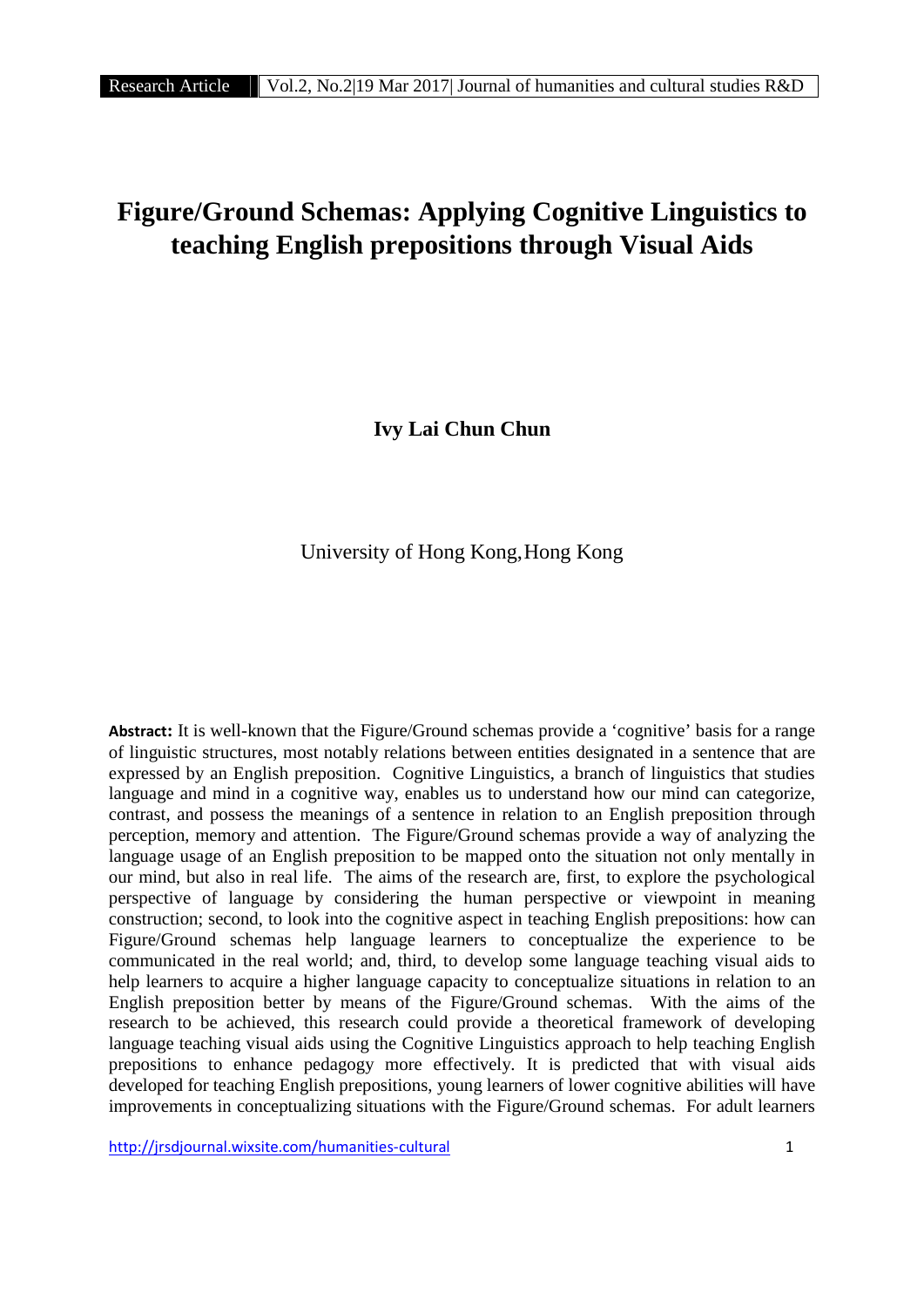with higher cognitive abilities, these visual language teaching aids could strengthen and consolidate conceptualizing the situations in the mind better so as to distinguish what are the possible and the impossible situations in meaning construction. To dig deep down into this theoretical research, psychologists could carry out further research empirically to test this hypothesis to confirm to what extent the theoretical framework could work for learners of different levels of cognitive ability.

**Keywords:** Figure/Ground Schemas, English prepositions, Categorization, Contrast, Pedagogy, Visual Aids.

# **1. Introduction**

Cognitiion is defined in terms of thought. To have the ability to think means that someone has cognitive power. Cognitive Linguistics is an approach to the study of language from the Cognitive perspective. In other words, Cognitive Linguistics is a branch of linguistics, in which how language is acquired by the means of the functioning of the human mind is explored. It deals with how thought in general is connected to the possession of language. In simple words, Cognitive Linguistics studies the relation between language and mind. How does the mind work to enable one to possess language? Perception, memorization, attention, categorization, and language acquisition are some of the issues.

In this paper, the relationship between language and mind will be investigated to raise the research question: 'How do the Figure/Ground schemas in our mind and its relation to expressions in linguistic structure help us to understand a situation by means of an English preposition?' The history of Cognitive Linguistics, including the emergence of Gestalt Psychology, will be examined to provide us with the background needed to deepen our understanding of the issues raised by the research question. Some of the debates about language and mind involving the founders of Cognitive Linguistics and of Gestalt psychology will be discussed. There has been a huge amount of research on semantics, syntax and morphology, language acquisition and phonology in Cognitive Linguistics; however, there could be more research on Figure/Ground schemas and English prepositions. It is hoped that this paper on Figure/Ground schemas and English prepositions may fill a research gap in Cognitive Linguistics so that the scholars as well as the general public could find this research area worthwhile and meaningful.

http://jrsdjournal.wixsite.com/humanities-cultural 2 Language and mind are complex. There have been some psychological studies on the two hemispheres of the brain. It is believed that the left hemisphere functions as reading, comprehending, speaking – the verbal language ability, whereas the right hemisphere function as color differentiation, spatial relations – tasks that are non-verbal. The left hemisphere of the brain highlights the location of two centers for language processing in the brain: Broca's area, which is involved in speech production and Wernicke's area, which is involved in language comprehension (Weiten, p. 98). 'The left hemisphere usually is better on tasks involving verbal processing, such as language, speech, reading and writing. The right hemisphere exhibits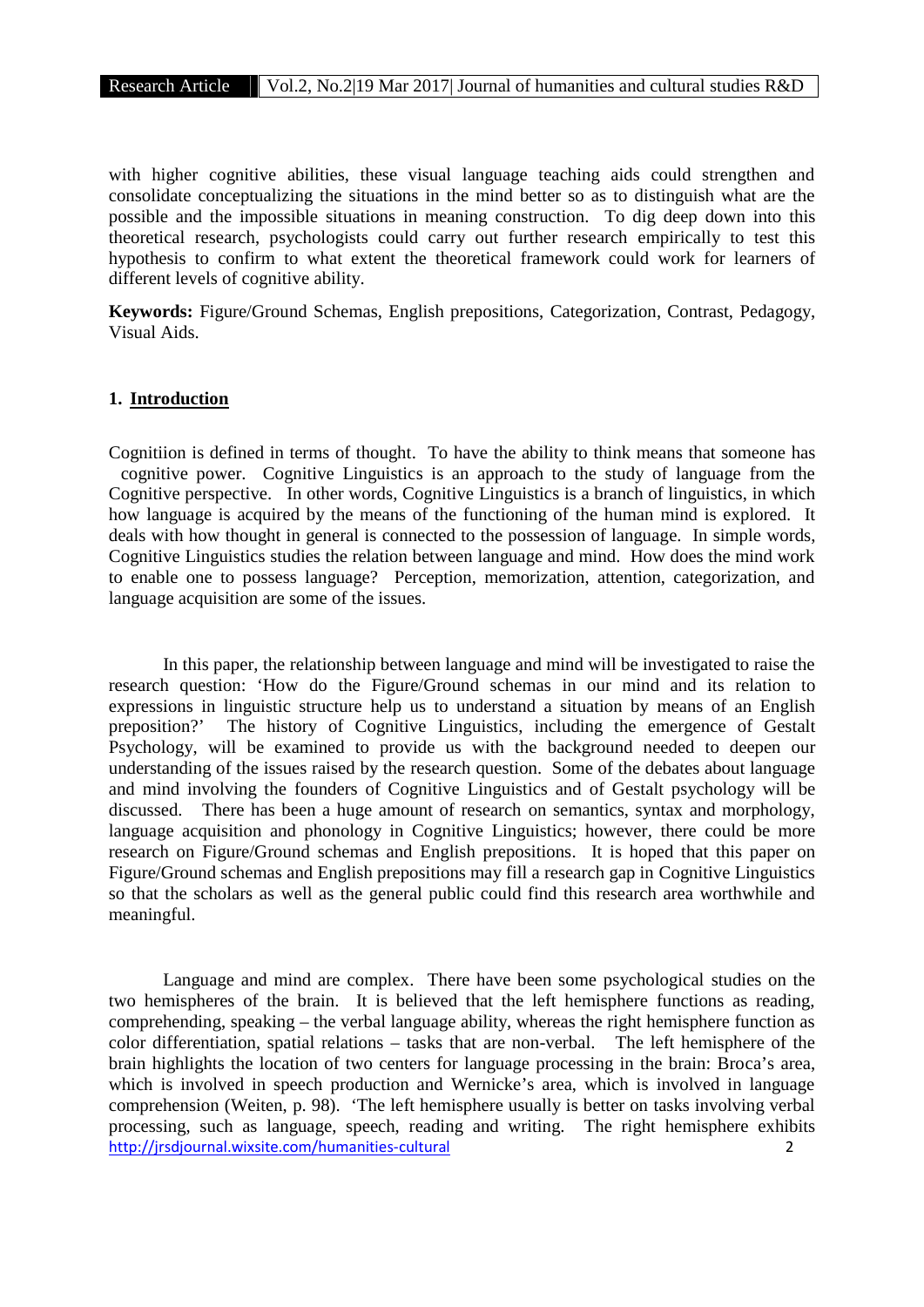superiority on many tasks involving nonverbal processing, such as most spatial, musical and visual recognition tasks - discriminating colours, arranging blocks and recognizing faces.' (Weiten, p. 99-100) The right hemisphere is of unconventional and innovative language, in contrast with the conventional language function of the left hemisphere. While some psychologists argue that each hemisphere of the brain has its own role to play, some other psychologists argue that both hemispheres, despite their differences, function collaboratively so that it is hard to tell which hemisphere is responsible for which kind of task. The mystery of the brain hemispheric specialization remains intact. Yet, interestingly, fMRI studies by Ahrens, Liu, Lee, Gong Gang & Hsu (2007) have shown that while conventional metaphor processing is mainly supported by the left hemisphere, new metaphor process is associated with both the left and right hemispheres. When we attempt to answer the research question: 'How do the Figure/Ground schemas in mind help us to understand a situation by means of an English preposition?' We can then break the process of language acquisition into various tasks carried out by the mind, namely perception, memorization, attention, categorization and Figure/Ground schemas of language acquisition.

#### **2. Background**

#### **The historical movement of Cognitive Linguistics and**

#### **the emergence of Gestalt Psychology**

#### **Cognitive Linguistics**

Cognitive Linguistics, which emerged in the 1970s, has become increasingly active since the 1980s. Noam Chomsky, the father of modern linguistics, led a new breakthrough of linguistics in the 1950s and 1960s, showing that the study of language provided a 'favorable perspective' for the study of human mental process (Carroll, p. 13). This Chomskyan revolution had such a powerful effect on studying language from the psychological perspective that linguistics could be profitably viewed as a branch of cognitive psychology. However, Cognitive Linguists to the claim of Chomskyan linguists that language is an autonomous cognitive faculty in the mind with an innate basis by means of which grammatical sentences can be generated.

Cognitive Linguistics is a modern school of thoughts of an interdisciplinary nature, which draws heavily upon linguistics, psychology, neurobiology, and the philosophy of language. Opposed to the traditional dominant formal approaches to the study of language, which separates syntax or syntactic rules from semantics or meanings, Cognitive Linguists share a common goal of pursuing the 'meaning central to language' from the Cognitive perspective. Interested in the relation of language and mind, these Cognitive Linguists explore different aspects of language from the Cognitive perspective: Cognitive Semantics and Cognitive Grammar – the studies of meaning of words and grammar from a new Cognitive perspective. In the late 1980s, the most influential Cognitive Linguists, Charles Fillmore, George Lakoff, Ronald Langacker, and Leonary Talmy, developed influential theories in this interdisciplinary discipline. Talmy, Langacker, and Lakoff are best-known as three founders of Cognitive Linguistics.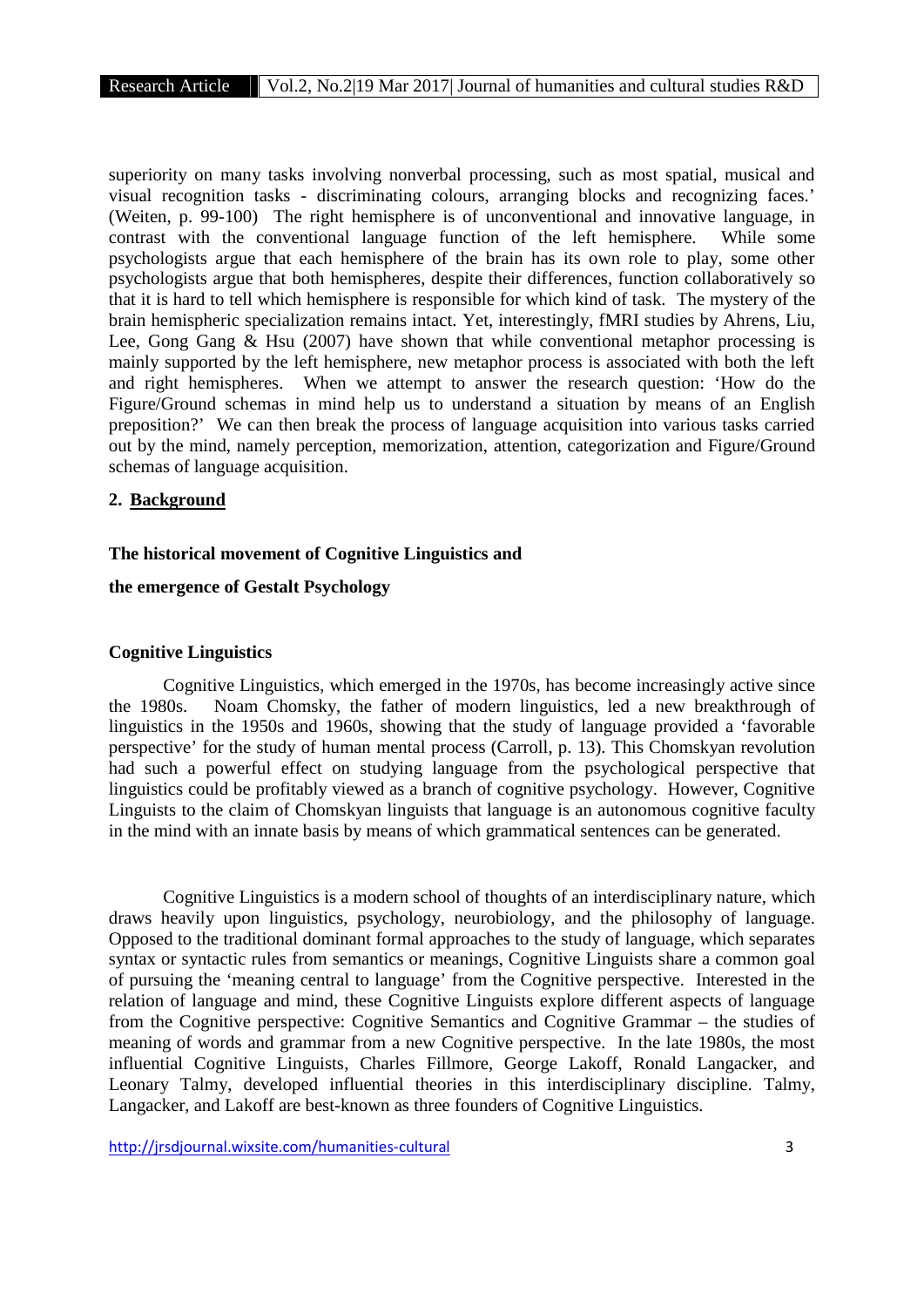There are three hypothesis guiding the Cognitive Linguistic approach.

First, there is no autonomous cognitive module in the mind for acquiring language; this is opposed to the Chomskyan generative grammar's well known hypothesis of Universal Grammar. It argues that the process by which knowledge of language is acquired in the mind is not fundamentally different from other cognitive abilities that are outside the domain of language, for example, visual perception and reasoning. This denies an autonomous innate human capacity for language. Not concerned with the innateness of linguistic abilities, Cognitive Linguists are rather more concerned with 'general' cognitive abilities in language. Language is the 'real-time perception and production of a temporal sequence of discrete, structured symbolic units (Croft and Cruse, p. 2).' Thus, Cognitive Linguists appeal at least in principle to models in Cognitive Psychology, such as those for memory, perception, attention and categorization.

Second, grammar is conceptualization. It expresses our 'conceptualization' of the world, given that language is 'embodied' in the environment or situation. In short, grammar is a means of 'conceptualizing' the world. The human cognitive ability allows us to use grammar in language to conceptualize the experience to be communicated. Conceptual structure is subject to construal, for instance, conceptual structure, organization of knowledge, and categorization. The construction of grammatical structure in the mind plays a major role in construing the experience to be 'communicated'.

Third, knowledge of language emerges from language use. Opposed to the tradition of truth-conditional semantics and generative grammar in which abstract and general representations of meaning and form are sought, this hypothesis argues that general cognitive abilities, such as schemas and categories, govern the organization of linguistic knowledge. Knowledge of language emerges from how the language is used when humans conceptualize the world by grammar through the human brain.

# **Cognitive Movement and Gestalt Psychology**

Cognition means thinking, the thinking that underlies behavior, which is all behaviorism recognizes. In early modern Western philosophy, Descartes said "I think, therefore I am", suggesting that only by thinking can one exist. The true cognitive movement did not start until the 1950s when a burgeoning interest in mental states grew. The importance of mental processes and consciousness was emphasized at that time. In fact, the Cognitive Movement existed long before in Structuralism and Functionalism, especially in the Gestalt school.

Gestalt means form, shape or pattern that gives rise to the whole picture. In other words, Gestalt means "on the whole", which has been derived from patterns of shapes or forms. Gestalt psychology is a branch of psychology developed from the Gestalt school. Psychology began in Germany, developed in USA through structuralism, functionalism, and behaviorism. While behaviorism was on the rise, Gestaltism arose, and had become the most significant rival of behaviorism. Gestalt, meaning 'on the whole', was founded by Max Werthemer (who will be discussed later) who attacked Wundtian approach of elementalism. Other founders include Kurt Koffka (1886-1941), and Wolfgang Körler (1887-1967) (who are not in our focus).

Max Wertheimer (1880-1943), the founder of Gestalt Psychology, published 'Experimental Studies of the Perception of Movement' in 1912. He argues that the whole is greater than the sum of the parts by illustrating films or movies as being perceived as one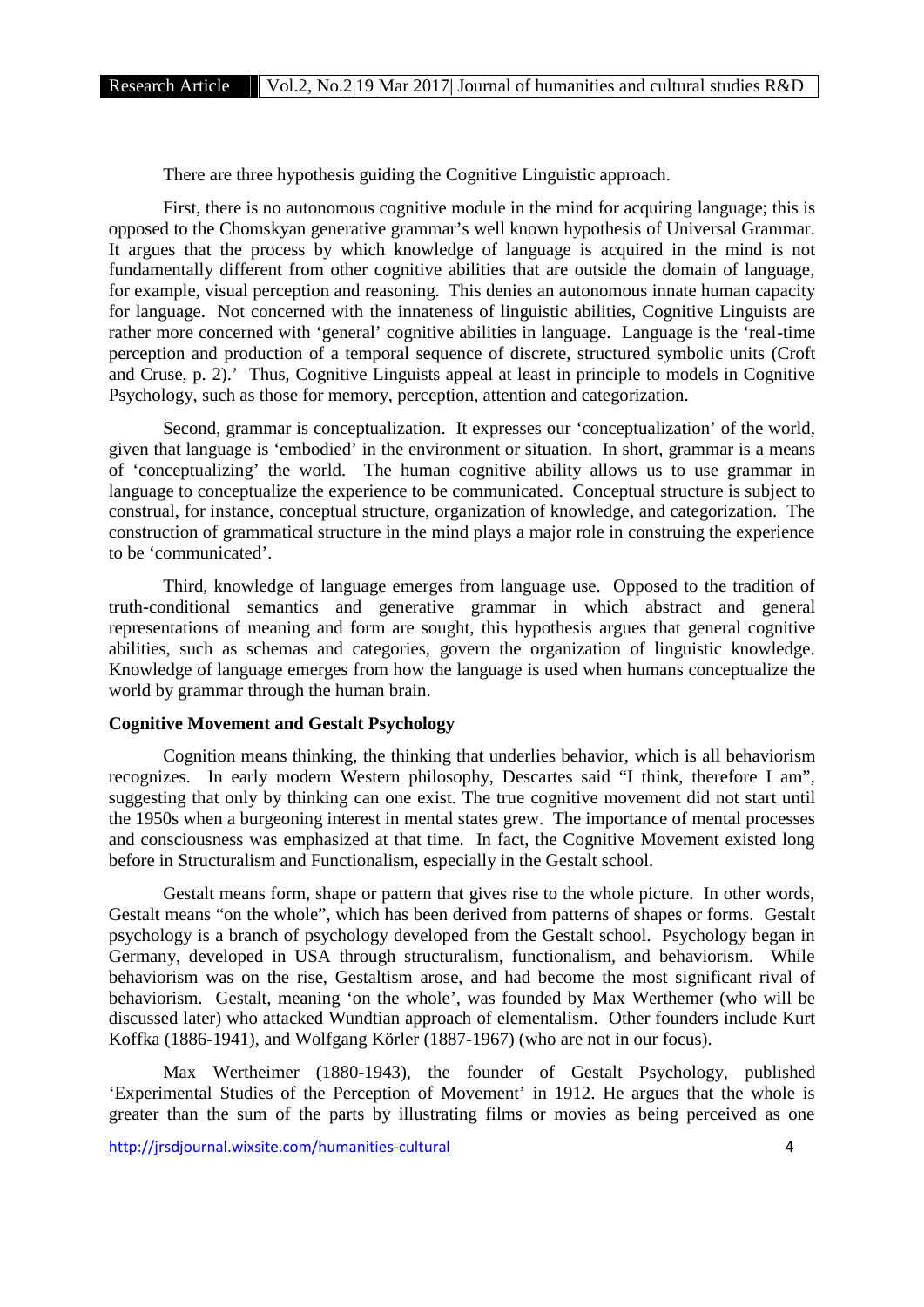apparent movement of a series of lights going backward and forward, known as the illusive "Phi phenomenon". This is contradictory to Wundt's argument of analyzing light movements as separate elements.

Wertheimer is most well-known for his discovery of visual perception from six perspectives. Visual perception links the sense organs connected with seeing, to the brain which involves thought. Out of the six theories or perspectives of visual perception, the Figure/Ground schemas will be our focus. The Figure/Ground schemas pose a huge impact on understanding the spatial relations of entities through an English preposition in conceptualizing the world. It is thus meaningful and worth studying in the research in Cognitive Linguistics. There are different situations or cases grouped in this research based on previous research on Figure/Ground schemas and English prepositions (which will be discussed).

The six theories or perspectives of Visual Perception are:

1) Figure/Ground schemas

The famous artist Robin drew a picture that can be perceived in two ways: as two silhouetted faces against a white background or as a white vase against a black background. The reversibility of the two possibilities demonstrates the Gestalt principle of Figure and Ground. 'Dividing visual displays into Figure and Ground is a fundamental way in which people organize visual perceptions' (Baylis & Diver, 1995). The Figure is the salient part, whereas the Ground is the background against which it stands. Leondard Talmy, an influential scholar in Cognitive Linguistics specializing in Cognitive Semantics, has distinguished features or characteristics of Figure and Ground by comparison (which shall be discussed later) in his work entitled 'Figure and Ground in Language' in Chapter Five of his masterpiece Towards a Cognitive Semantics.

2) Proximity

Human beings tend to group things that are proximate to each other when perceiving things. Interestingly, elements that are close to one another tend to be grouped together in perception. For example, dots that are close to each other are grouped to be perceived as a whole picture.

3) Similarity

Elements that look similar tend to be grouped together. For example, similar dots that are grouped to form the number '2' as a whole have become salient out of the background.

4) Continuity

The principle of continuity reflects one's tendency to follow one single direction to where it leads. They tend to see elements in ways that produce smooth continuation. For example, dots will be perceived in one single continuous way.

5) Simplicity

The law of Pragnanz, the Gestalists' principle, means good form. Human beings tend to group elements that combine to form a good form. They tend to organize elements in the simplest way possible to maintain goodness of form. For example, they tend to outline the shape of dots in the simplest way.

6) Closure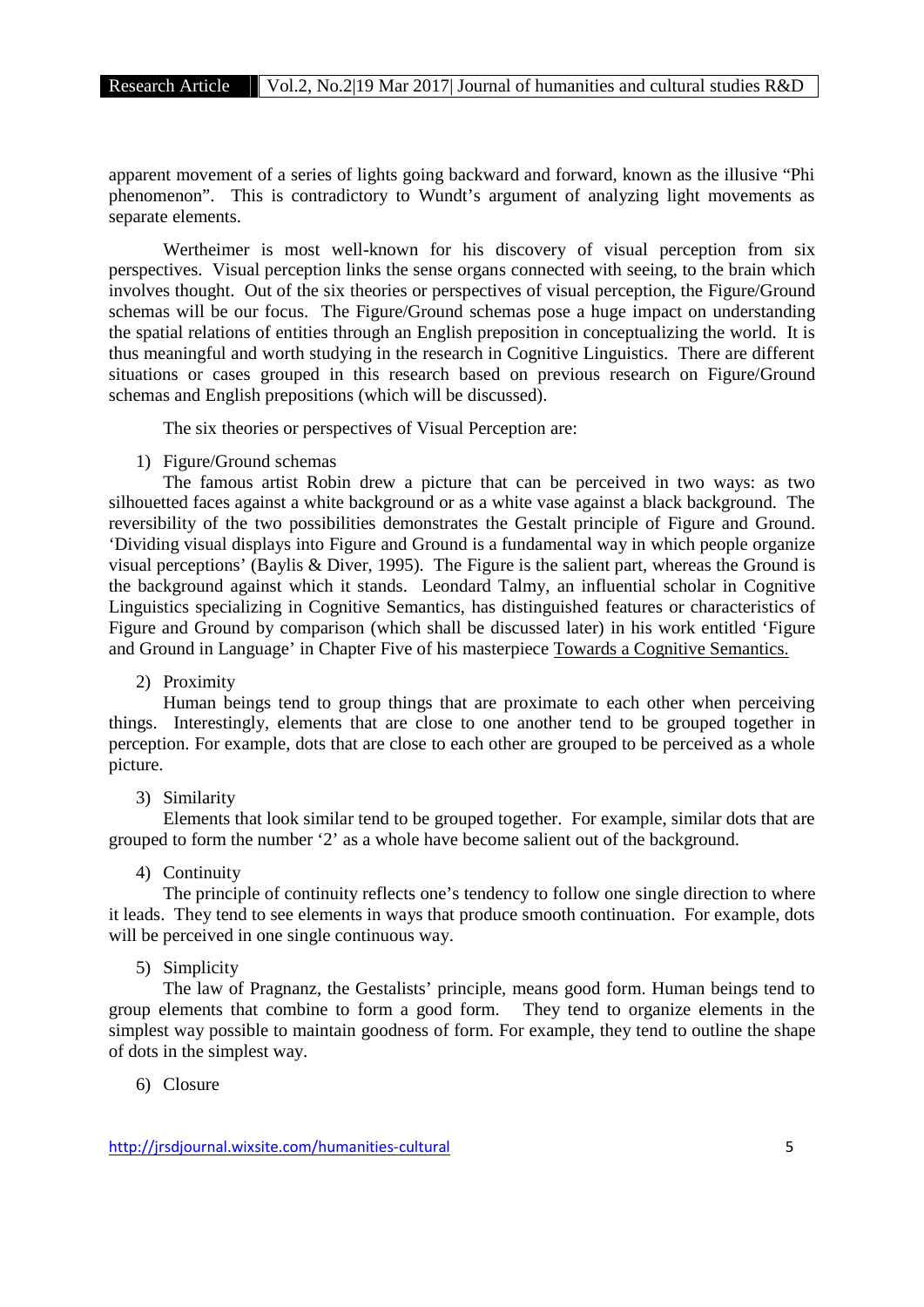Human beings often group elements to create a sense of closure to achieve completeness, even though there may be gaps in them. They tend to supply missing elements to close or complete a familiar figure, for instance, dots that complete a figure of a dog.

The Figure/Ground schemas (which will be discussed in the Theoretical Framework) have been selected as the Cognitive Linguistic methodology to be used in this study to teach English prepositions in a more pedagogically effective manner.

#### **3. Literature Review**

There has been intensive development in Cognitive Linguistics since the 1980s. Spatial language has attracted attention much since Lakoff's studies in 1980s. The Cognitive Linguistic approach has therefore proved to be theoretically convincing for analyzing spatial relations (Lakoff, 1987, Langacker, 1987, 1991 a, 1991 b, Janda, 1993, Dabrowska, 1997; Tylers and Evans, 2007).

Since the early 1980s, cognitive linguists have been putting forward new groundbreaking work on English prepositions (Brugman, 1981, Brugman and Lakoff, 1988, Hawkins, 1988, Herskovits, 1986, 1988, Lakoff, 1987, Linder, 1982). Tyler and Evans, experts in Cognitive Linguistics, have provided a systematic account of English prepositions in their work The Semantics of English prepositions: Spatial Scenes, Embodied Meaning and Cognition (2003). This work investigates the spatial relations of entities expressed by an English preposition by employing Trajector (TR) – the focus, and Landmark (LM) – the background, in the imageschema, an image in form of the schema that recurrently appears in the mind. Image schema is an image constituted conceptually in the mind by the cognitive power. In this study, the Figure/Ground schemas will be adopted instead, tracing back the cognitive process of categorizing, comparing, contrasting and analyzing, advocated by Gestalt psychologists.

There has been a fairly large amount of research on English prepositions and Second Language Learning and Teaching.

Peter Grundy's 'The Figure / Ground Gestalt and Language Teaching Methodology' published in Cognitive Linguistics, Second Language Acquisition, and Foreign Language focuses on how the Figure/Ground Gestalt contributes to Language Teaching. In this paper, this topic has been narrowed down to its application to English prepositions to put the knowledge of this Second Language Teaching methodology into practice.

http://jrsdjournal.wixsite.com/humanities-cultural 6 In Tyler and Evans' paper entitled 'Applying Cognitive Linguistics to Pedagogical Grammar: The English Prepositions of Verticality', it is noted that learning English prepositions has long been the most difficult areas of acquisition for Second Language learners. While Tyler and Evans' paper has put an emphasis on Second Language learners learning English prepositions, this research study, even though with the same methodology that of the Cognitive Linguistic approach, develops a theoretical framework of developing teaching visual aids that are not just for Second Language learners. This study, by having conceptualized how one can acquire learning English prepositions by the Figure/Ground schemas, could test the abilities English language learners of different cognitive and linguistic abilities by different age groups – young learners and adult learners in English Language Teaching by psychologists in further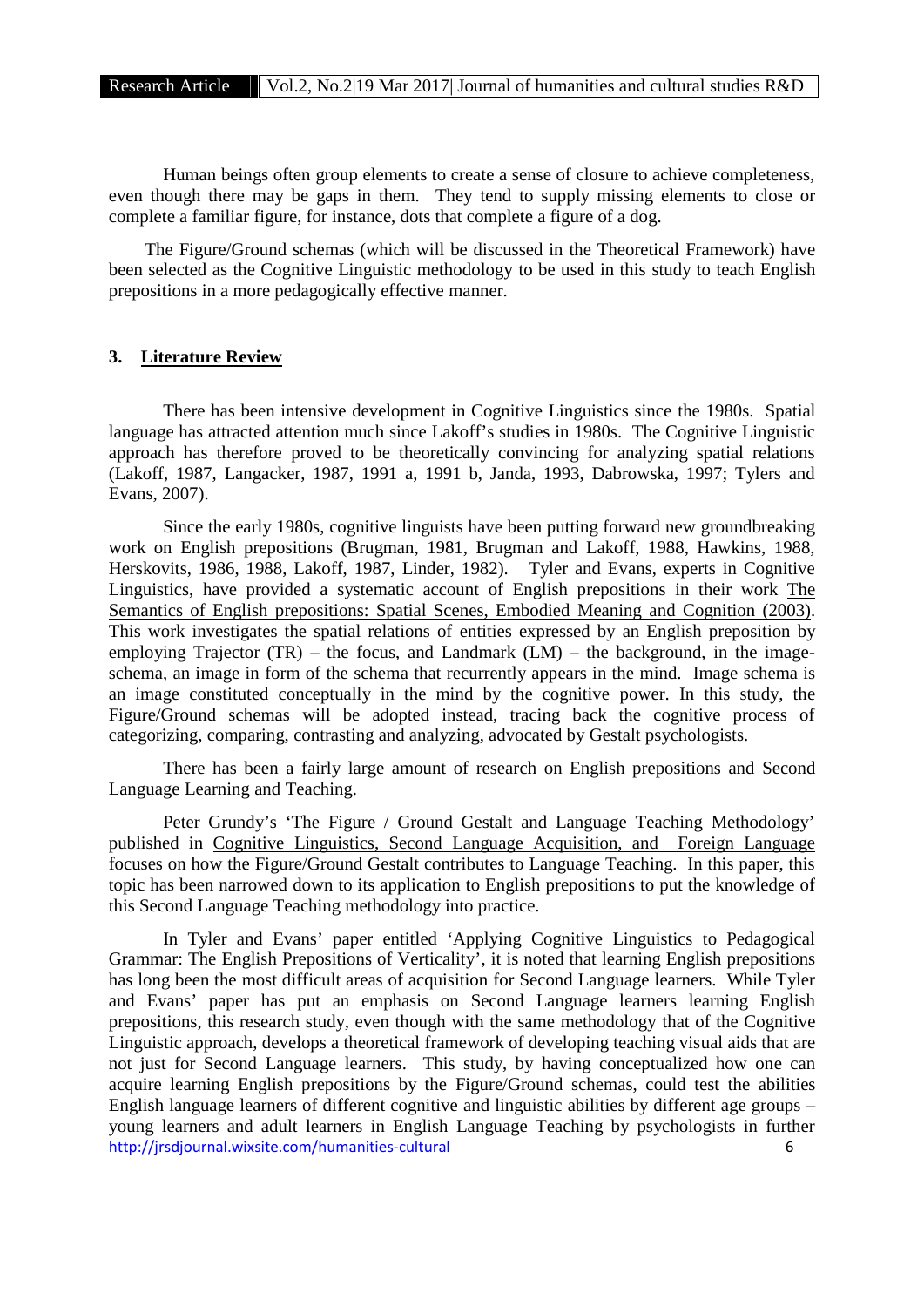research. The visual aids developed by the Figure/Ground schemas could be of pedagogical use in English Language Teaching and Learning.

The other study by Tyler and Evan is called 'Applying Cognitive Linguistics to Pedagogical Grammar: The Case of 'Over' 'published in the book Cognitive Linguistics, Second Language Acquisition and Foreign Language Teaching. Given that Second Language learners find learning English prepositions difficult, Tyler and Evan adopt a usage-based approach related to context to help Second Language learners to learn English prepositions. . The findings show that the multiple meanings associated with each preposition form a principled polysemy network. In addition, human conceptual structure is shaped by the interaction with the physical world, and prepositions are better represented as being more gestaltlike and schematic in nature. The schematic nature of conceptual structure of the Figure/Ground schemas will be employed in this study.

Another research study on English prepositions and Second Language Learning is an experimental investigation using the cognitive linguistic approach to instruct learning of the semantics of English prepositions – 'to', 'at' and 'for' (Tyler, p. 181). The results indicate that 12 advanced learners experienced substantial improvement in understanding f the semantics of the three prepositions. Although this research study is not on Second Language Learning of English prepositions, the study entitled 'Applying Cognitive Linguistics to Learning the Semantics of English 'to', 'at' and 'for': an experimental investigation' could be modified to work out how Figure/Ground schema can contribute to conceptualizing the world by means of an English preposition experimentally through the visual aids developed for more effective pedagogy.

The research study entitled 'Prepositions in Dictionaries for Foreign Learners: A Cognitive Linguistic Look' has taken a Cognitive Linguistic approach to investigate the significance of having prepositions in dictionaries for foreign learners (Adamska-Salaciak, p. 1477). There have been problems for lexicographers compiling prepositions in dictionaries for foreign learners, and more practical recommendations have been made for prepositions entries for dictionaries for foreign learns based on Tylers and Evans' Cognitive Linguistic analysis of English prepositions. It is suggested that Cognitive Linguistics has been an insightful approach alleviating some of the problems faced by these lexicographers. Some of the practical recommendations discussed in the study are relevant to this study - the Cognitive Linguistic approach of studying English prepositions by the Figure/Ground schema, such as the Cognitive Linguistic analysis of the English prepositions 'over' and 'above' versus 'under' and 'below'.

In addition, there has been research on studying prepositions in languages other than English (Šari .,2012, Lam, 2009). The studies of English prepositions are profoundly significant as English language is an international language, and English prepositions have been widely studied since childhood.

This research study on applying Cognitive Linguistics to teaching English Prepositions is based on the modeling of Yvonne Lam's paper 'Applying Cognitive Linguistics to teaching the Spanish prepositions por and para' and of Liiliana Šari 's paper 'A Cognitive Linguistic view of South Slavic prepositions and prefixes.'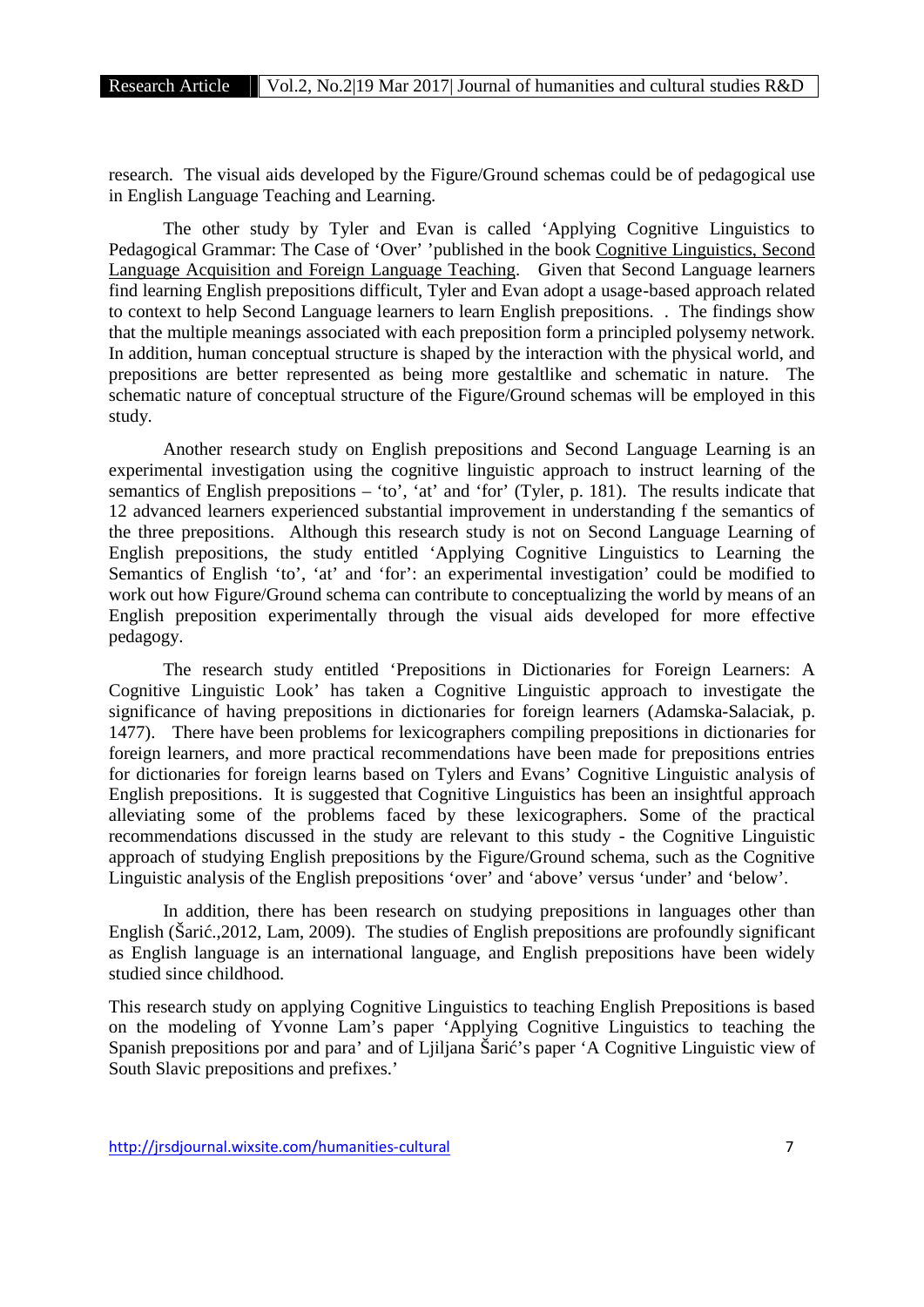In this research study, English prepositions in previous research studies have been grouped to organize a more systematic study.

In the study entitled 'Understanding prepositions through Cognitive Grammar, a case of 'in' ', Turewicz gives a thorough account of the preposition 'in' as the case study to argue that the spatial basis of prepositions is crucial to their semantic evolution, leading to the formation of meaningful prepositions (Turewicz, p. 1). The non-spatial approach he adopts in the analysis of the preposition 'in' is a way to understand the preposition from the angle of Cognitive Grammar that is relevant to our Cognitive Linguistic approach to look into English prepositions. The preposition 'in' could be part of this study along with other English prepositions in the modest forms that have the richest meanings. To conclude, the preposition 'in' means inclusion, confinement, restarted area of occurrence, covering separation by postulating inventory of meaning sub-schema of enclosure. Turewicz draws the conclusion that the preposition 'in' is a product rather than a result. The striking example he gives is 'The pear is in the bowl'; the preposition 'in' here outlines the fruit pear's most direct physical path to the bowl conceptually.

There has been a thorough discussion of the English preposition 'at' from the Cognitive Linguistics approach. In the study entitled 'Understanding the English preposition 'at'. Semantics and translation from a Cognitive perspective', the English preposition 'at' has been the most problematic English preposition for foreign learners (Brala, p.1). The semantics of the English preposition 'at' have been focused on, and the terminologies of 'Figure' and 'Ground' have been adopted. There has long been a historical account of the literature review of the English preposition 'at', and the cognitive approach of studying English prepositions is on the rise as time goes by. Some issues related to the English preposition 'at' in dictionaries and English-Foreign-Learning materials have been addressed. It has been suggested that the Cognitive based representation of prepositions is a solution to these problems or issues. The study of the English preposition 'at' is viewed in the light of cognitive semantics, to see how the specific English preposition 'at' could fit into the lexigraphy of dictionaries and of English- Foreign-Learning materials.

There has been a study using cognitive maps to study English prepositions. The study is entitled 'The Spatial Prepositions in English, Vector Grammar and The Cognitive Map' by John O'Keefe published in the book Language and Space by Paul Bloom (O'Keffe, p. 277). The cognitive Map indicates how the objects are positioned visually; however, in our study, there will be a focus on the Figure/Ground schema in the visual representations of objects through the language teaching visual aids to be developed. This study has modified the Cognitive Map with the focus on the Figure/Ground schema to achieve the pedagogical value of learning English prepositions in language teaching.

# **4. Theoretical framework: Figure/Ground Schemas as Cognitive Linguistic methodology**

A schema is a commonality extracted in the process of schematization to arrive at a conception representing a higher level of abstraction, according to Ronald Langacker, in the Cognitive Grammar: a Basic introduction (Langacker, Ch.1, online). Figure, is the most salient, prominent entity in relation to Ground, which is secondary and less prominent in terms of degree (Geeraerts, p. 128). Figure stands out against the background known as Ground. Figure/Ground schemas construct a linguistic construal. A construal is a phenomenon that can never reflect a purely objective (Littlemore, p. 4). Language reflects certain ways of viewing the world. How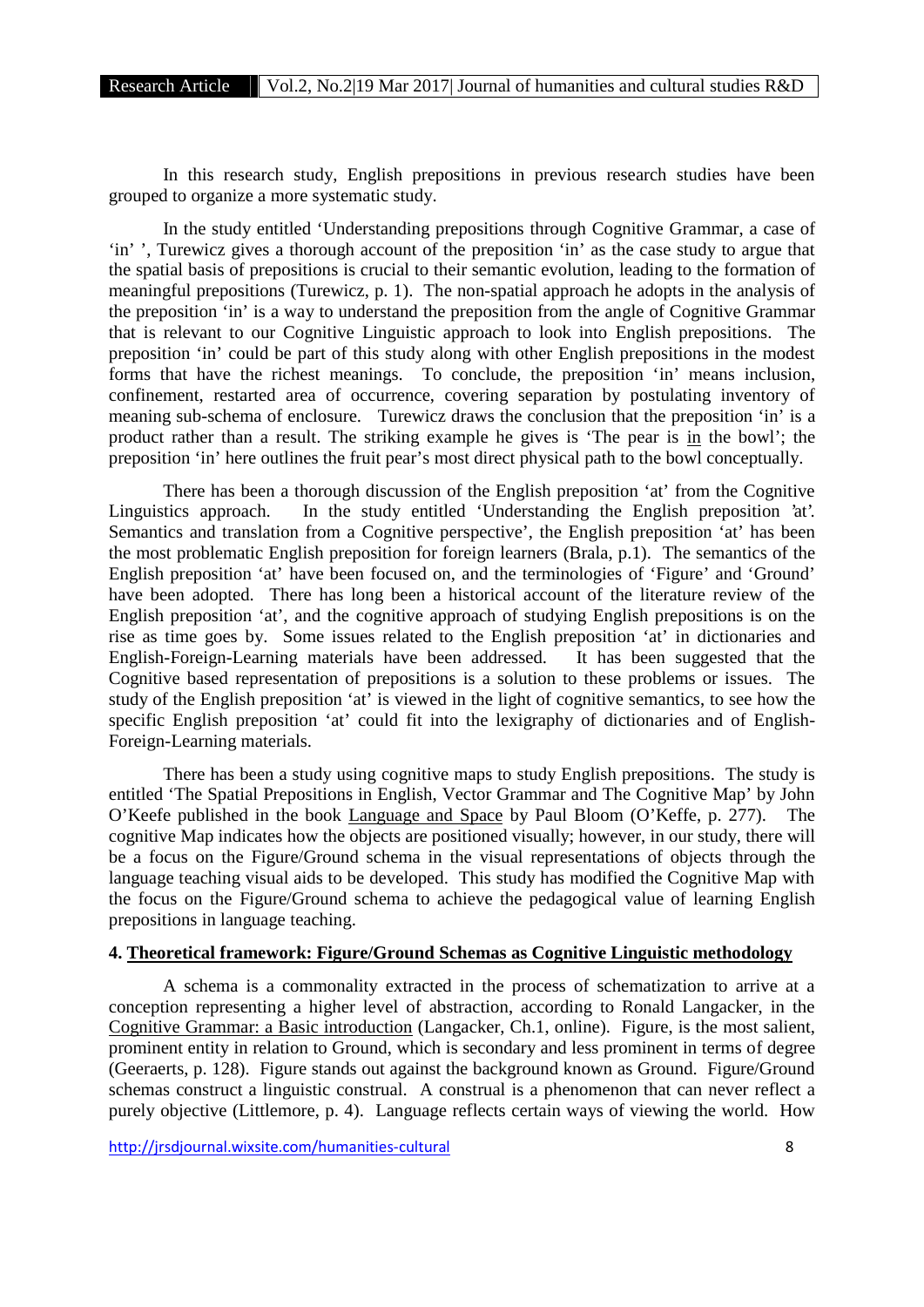we perceive the word is subjective in language that Figure and Ground are positioned in relation subjectively. It 'depends on the speaker's subjective perception of a real-world scene (Geeraerts, p. 129).' Language is a subjective construal.

When human beings perceive things, certain cognitive processes are taking place: comparison, categorization, pattern-finding, and blending (Littlemore, p. 14). Figure/Ground schema is an end result of judgment and comparison (Holme, p 129). Attention allows us to foreground an object in a scene, the Figure, and makes it a focus of attention, relative to the Ground. Figure is the moving object, whereas Ground is a space to which the movement is relative (ibid, p 90). Figure and Ground are judged, evaluated, categorized, and finally contrasted in comparison. Contrast is the essence of Figure/Ground schemas (Littlemore, p. 14). Figure/Ground schemas undergo conceptualization in the mind having taken place during perception. Without the ability of the cognitive recognition of this schema, 'we would live in conceptual anarchy where all the attributes of a scene vie for our attention (Holme, p. 142).'

According to Leonard Talmy, a reputable Cognitive Linguist, the distinctions between Figure and Ground are summarized in the below, taken from his work called "Figure and Ground in Language" (Chapter Five), in the book Toward a Cognitive Semantics (p. 315-316).

|                              | <b>Figure</b>                                                                                | Ground                                                                                                             |
|------------------------------|----------------------------------------------------------------------------------------------|--------------------------------------------------------------------------------------------------------------------|
| Definitional characteristics | unknown<br>has<br>spatial properties to be<br>determined                                     | act as a reference<br>entity, having known<br>properties<br>that<br>can<br>characterize<br>the<br>Figure's unknown |
| Associated characteristics   | more movable                                                                                 | permanently<br>- more<br>located                                                                                   |
|                              | smaller                                                                                      | Larger                                                                                                             |
|                              | geometrically<br>simpler<br>in<br>its<br>treatment<br>recently<br><sub>on</sub><br>more<br>- | geometrically<br>more<br>complex<br>in<br>its<br>treatment<br>more                                                 |
|                              | scene/ in awareness                                                                          | familiar,/expected                                                                                                 |
|                              | of greater concern/<br>relevance                                                             | of<br>lesser<br>$\blacksquare$<br>concern/relevance                                                                |
|                              | immediately<br>less<br>perceivable                                                           | immediately<br>more<br>perceivable                                                                                 |
|                              | more salient,<br>once<br>perceived                                                           | background,<br>more<br>Figure<br>is<br>once<br>perceived                                                           |
|                              | more dependent                                                                               | more independent                                                                                                   |

http://jrsdjournal.wixsite.com/humanities-cultural 9 The characteristics of Figure and Ground have been explicitly defined by Leonard Talmy. There have been criticisms that Figure and Ground fall into some of the characteristics, not all. For example, Figure could be more immediately perceivable, whereas Ground could be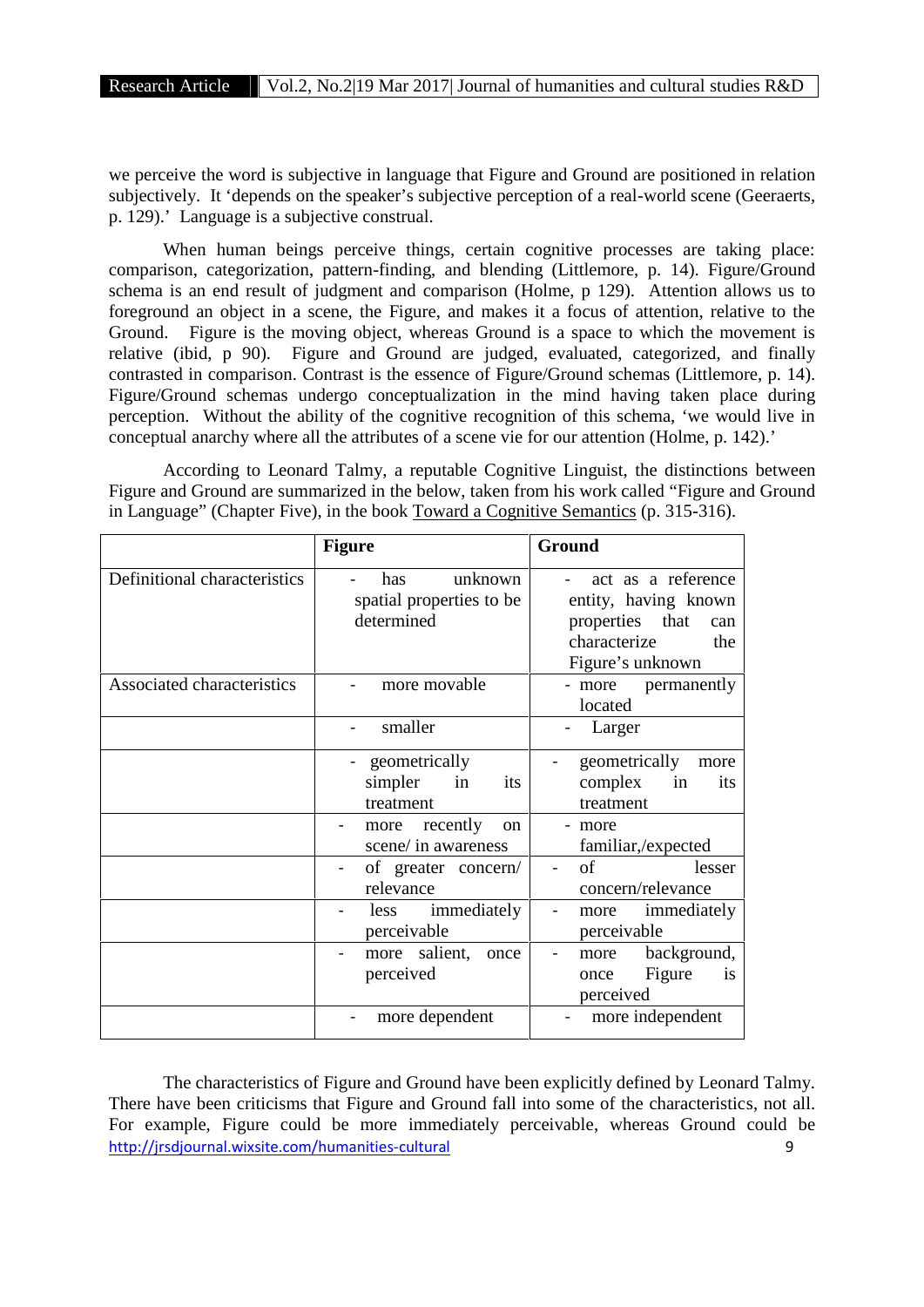geometrically simpler in its treatment. In other words, not all characteristics listed are applicable to definitions of Figure and Ground.

In the next part, the Figure/Ground schemas in relation to English prepositions will be investigated to find out some interesting patterns derived from the Cognitive analysis of English prepositions via the Figure/Ground schemas.

## **4. Figure/Ground Schemas as Cognitive Linguistic tool of analyzing English prepositions**

'*Figure/Ground* organization provides a *cognitive* basis for a range of linguistic structures, most notably among them relational predications expressed by *prepositions* … (Geeraerts, p. 128)'

Gestalt, literally meaning of the whole, plays the foremost and central role in the Figure and Ground distinction (Geeraerts, p. 597). The mental representation of the whole is conceptualized in our mind. Figure/Ground schema comes to scene.

Cognitive grammar, the cognitive approach to grammar, characterizes relations in the whole picture in terms of the well-known distinction, Figure and Ground (ibid, p. 131). Greater attention tends to be focused on the entity as the Subject, with which the Figure coincides (ibid ,p. 131 ). The Figure, in the grammatical sense, is the Subject, the main agent (ibid, p.131 ), while the Ground, is the Object, the secondary entity.

One example is 'The bike is near the house.' The bike is the Figure, moving, and more recent in awareness, whereas the house is the Ground, the more stationery, the reference.

Another example is 'The lamp is above the table.' The lamp is the Figure, the subject, the trajectory – according to Ronald Langacker's Cognitive Grammar; whereas the table is the Ground, the object, the landmark – the entity that is construed as a reference point according to Ronald Langacker's Cognitive Grammar. (This is similar to the example, 'The cat is on the chair. (Evans, p. 12).' It is impossible that the chair is below the cat conceptually.)

The two examples show that the Figure/Ground schemas are fundamental in cognition. Perspective, a particular viewing position, is constructed. However, asymmetric construal is imposed. Figure and Ground, in that case, cannot be interchanged, or swapped. Conceptually, 'the house is near the bike' or 'the table is below the lamp' are impossible It would be odd and unnatural to conceptually change the positions of Figure and Ground in the sentence construction. Although syntactically A is near B, is the same as B is near A, or A is above B, or B is below A, the cognitive conceptualization of A and B is essentially associated with Figure and Ground in the context. The context provides a pragmatic way to conceptualize A and B cognitively so that the mental representation of A and B can be mapped into real life.

One striking example is 'The goldfish is in the bowl.' Obviously, the goldfish is the Figure, and the bowl is the Ground. The goldfish is salient in prominence in that it occupies a part of the bowl inside. However, asymmetrical imposition is not allowed. It is impossible to imagine and conceive that 'the bowl is <u>out of</u> the goldfish', even though human beings perceive the bowl first, in which the goldfish is swimming. The bowl cannot be the Figure, and the goldfish cannot be the Ground. The bowl filled with water, according to Talmy, must be the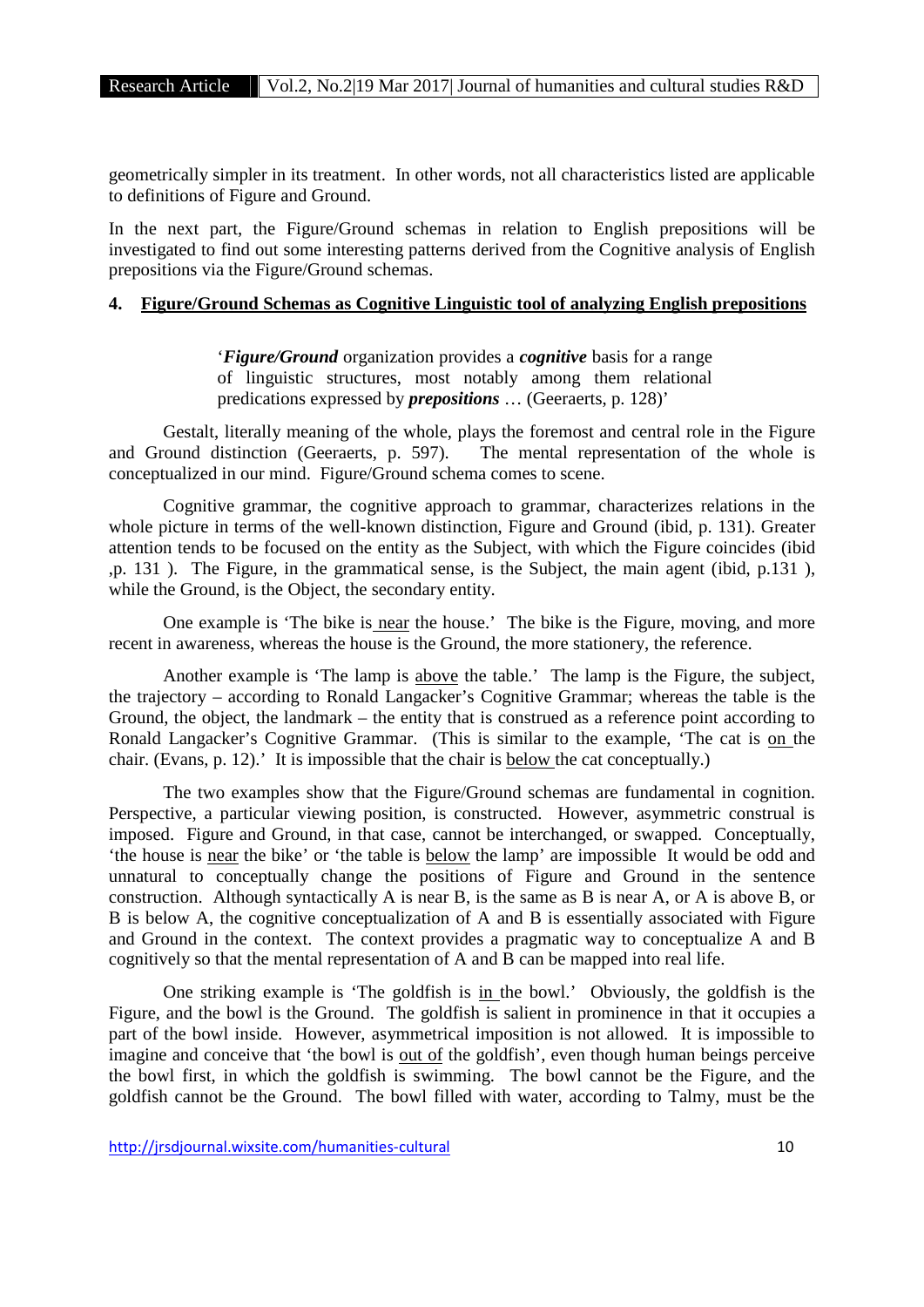Ground that is stationery and permanent, to which the swimming goldfish as the Figure corresponds.

In many cases that contrast with the examples discussed above which involve inherently asymmetrical relations in the context, however, Figure-Ground relations can be 'manipulated' so that the same object can function as figure in one context, and ground in another, favouring contexts can also be overridden for the opposite figure-ground construal, with appropriate contextualization.

Examples are:

'The cat (the Figure) is on the table (the Ground).'

'I found a flea (the Figure) on the cat (Ground).'

In this case, the cat can be the Figure in one context and the Ground in another context, given the same preposition 'on'. The role of the same entity as Figure or Ground can be interchanged in two different contexts. It is interesting to see that there is no fixed assignation of Figure and Ground to one entity, and that the meanings of Figure and Ground are contextually conditioned. Conceptualizing context to determine Figure and Ground is important; we do not just assign the values of Figure and Ground by virtue of the simple relations of the two entities.

To sum up, the Figure and Ground distinction displays relations between entities; some are inherently asymmetrical and while some can be manipulated in different contexts. All these conceptualizations in the mind have to undergo testing in terms of possible and impossible conditions in the real world as perceived by humans. In the next chapter, some visual aids based on these cases will be developed to enhance pedagogical values of teaching English prepositions.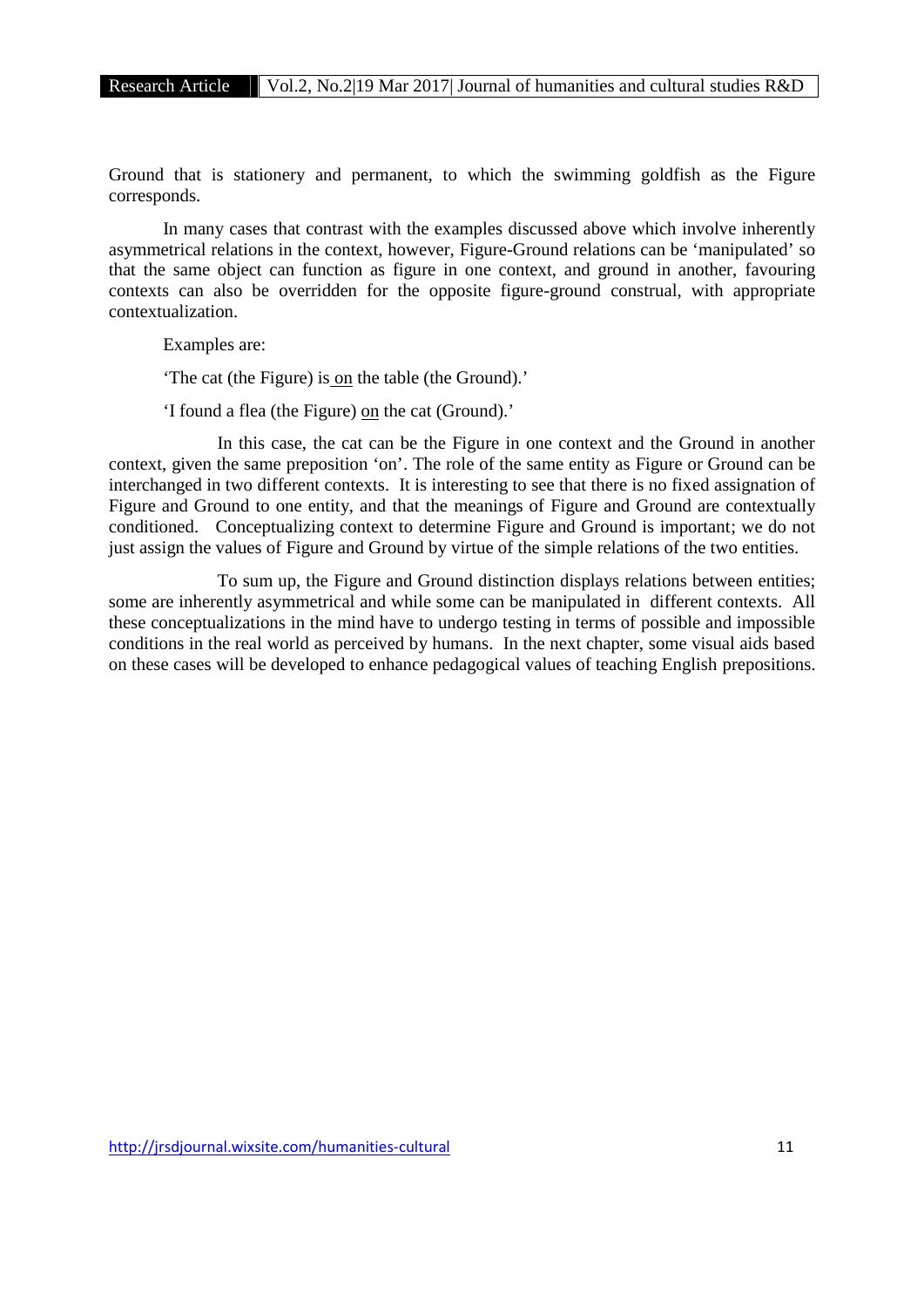# **6. Visual aids for English prepositions in connection to the Figure/Ground Schemas to prepositions enhance pedagogy in the English classroom**

There follows an account of visual aids for learning English prepositions that will facilitate pedagogy in the English classroom. The Figure/Ground schemas will aid the mental representation of *relations* of the entities in the scene. Language is a subjective construal. Perspective in focus is constructed. follows an account of visual aids for learning English prepositions that w<br>gogy in the English classroom. The Figure/Ground schemas will aid the men<br>of *relations* of the entities in the scene. Language is a subjective c

# **Case studies: Visual aids of English prepositions**

# **1. "near"**

'The bike is near the house.'

Figure: the bike

Ground: the house







What will happen if 'The house is **near** the bike?'

Figure: the house

Ground: the bike

**2. "above"**

Impossibility of conceptual change



'The lamp is above the table.' Figure: the lamp Ground: the table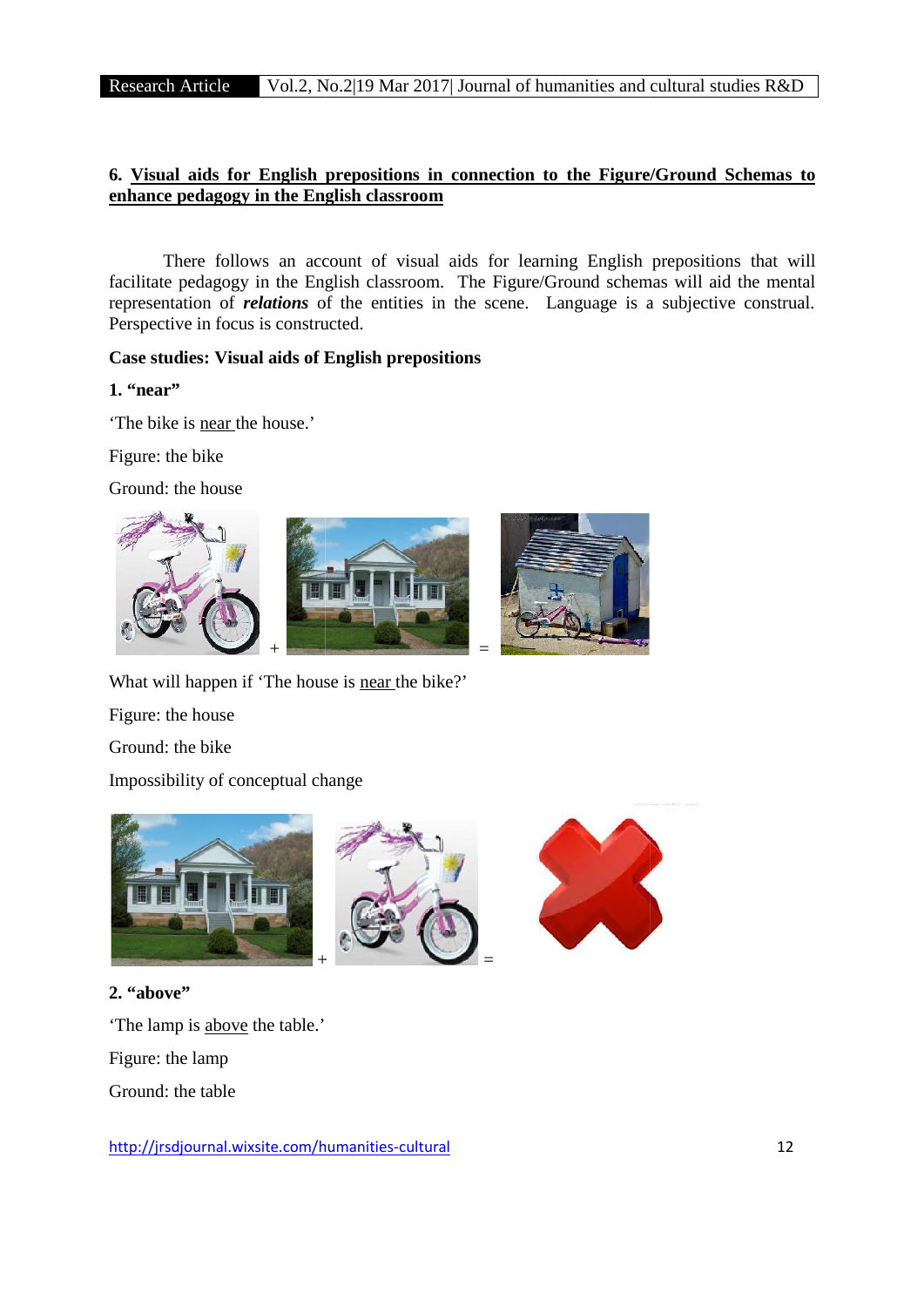

What will happen if 'The table is **below** the lamp?'

Figure: the table

Ground: the lamp

Impossibility of conceptual change



3. **"in"**

'The goldfish is in the bowl.'

Figure: the goldfish

Ground: bowl



What will happen if 'The bowl is out of the goldfish?'

Figure: the bowl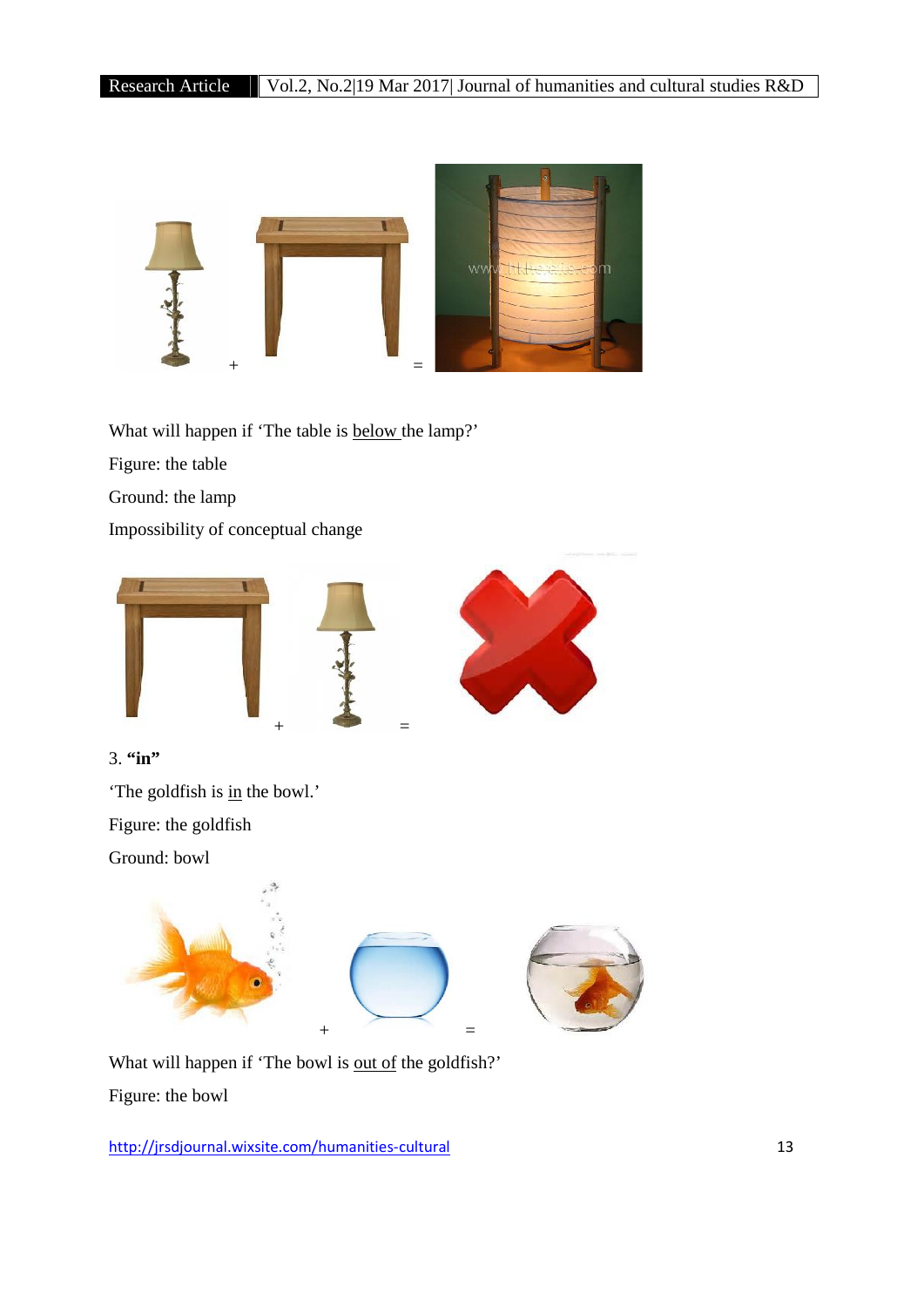# Ground: the goldfish

Impossibility of conceptual change



# 4. **"on"**

'The cat is <u>on</u> the table.'

'I found a flea on the cat.'

a) The cat is <u>on</u> the table.'



The cat: the Figure; the table: the

Ground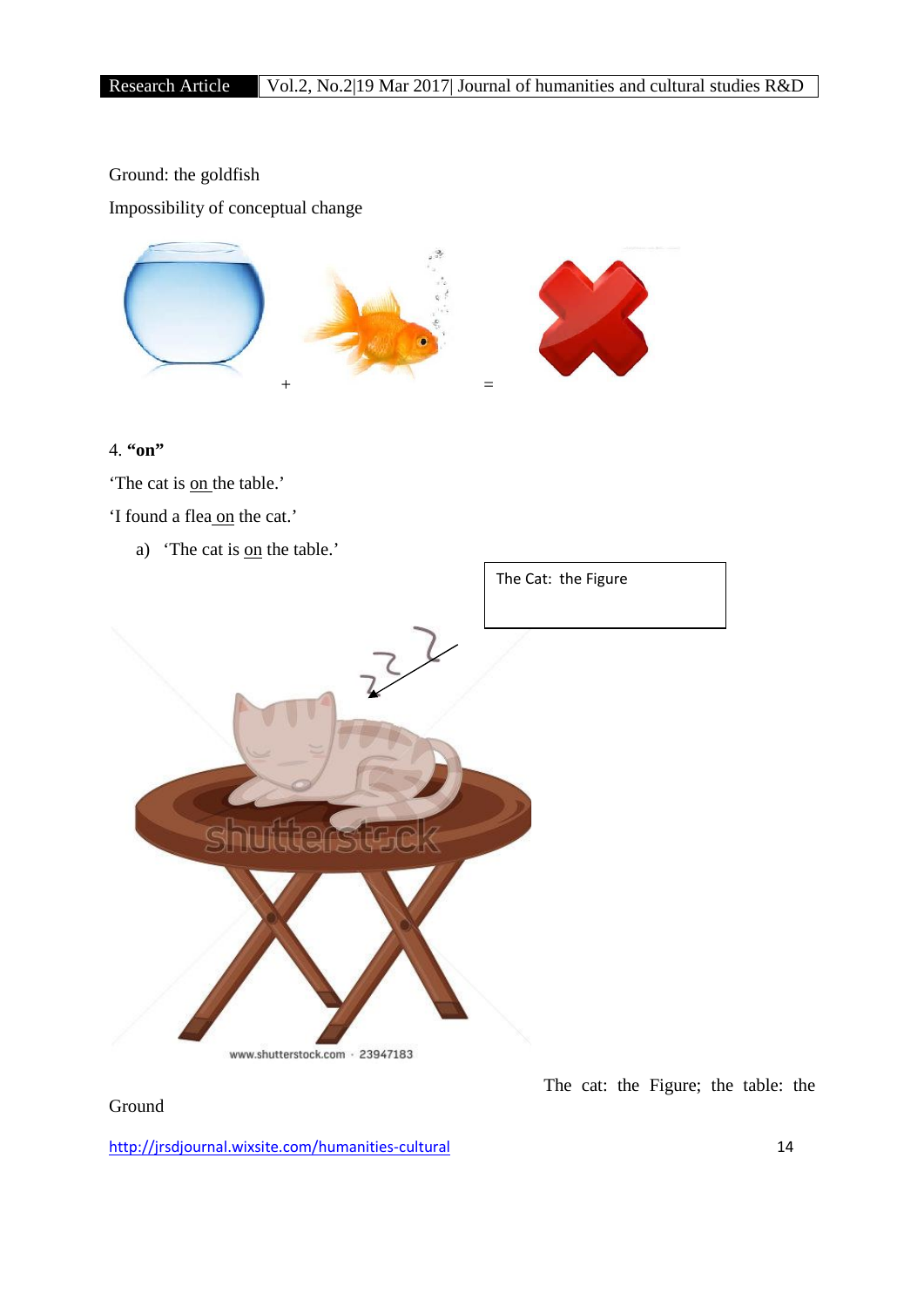What will happen if the cat changes from the Figure to the Ground?

Possibility for the cat to interchange Figure with Ground in two different contexts

b) 'I found a flea on the cat.'



#### **7. Conclusion**

The characteristics of Figure and Ground seem well-defined in the schema itself; however, the Figure/Ground distinction could be challenged in real life so that some visual aids have to be developed to facilitate learning of the English prepositions.

To conclude, these visual aids discussed in the last session can help learners to test whether the Figure and Ground can be conceptually changed or interchanged in the mental construction of the *context* itself. The Figure/Ground schemas add pedagogical values to understanding the usage of an English preposition in the context.

By these visual aids, English teachers can develop forms of learning English prepositions with implications for students to learn how to conceptualize entities in the relations logically *to make sense of the world.*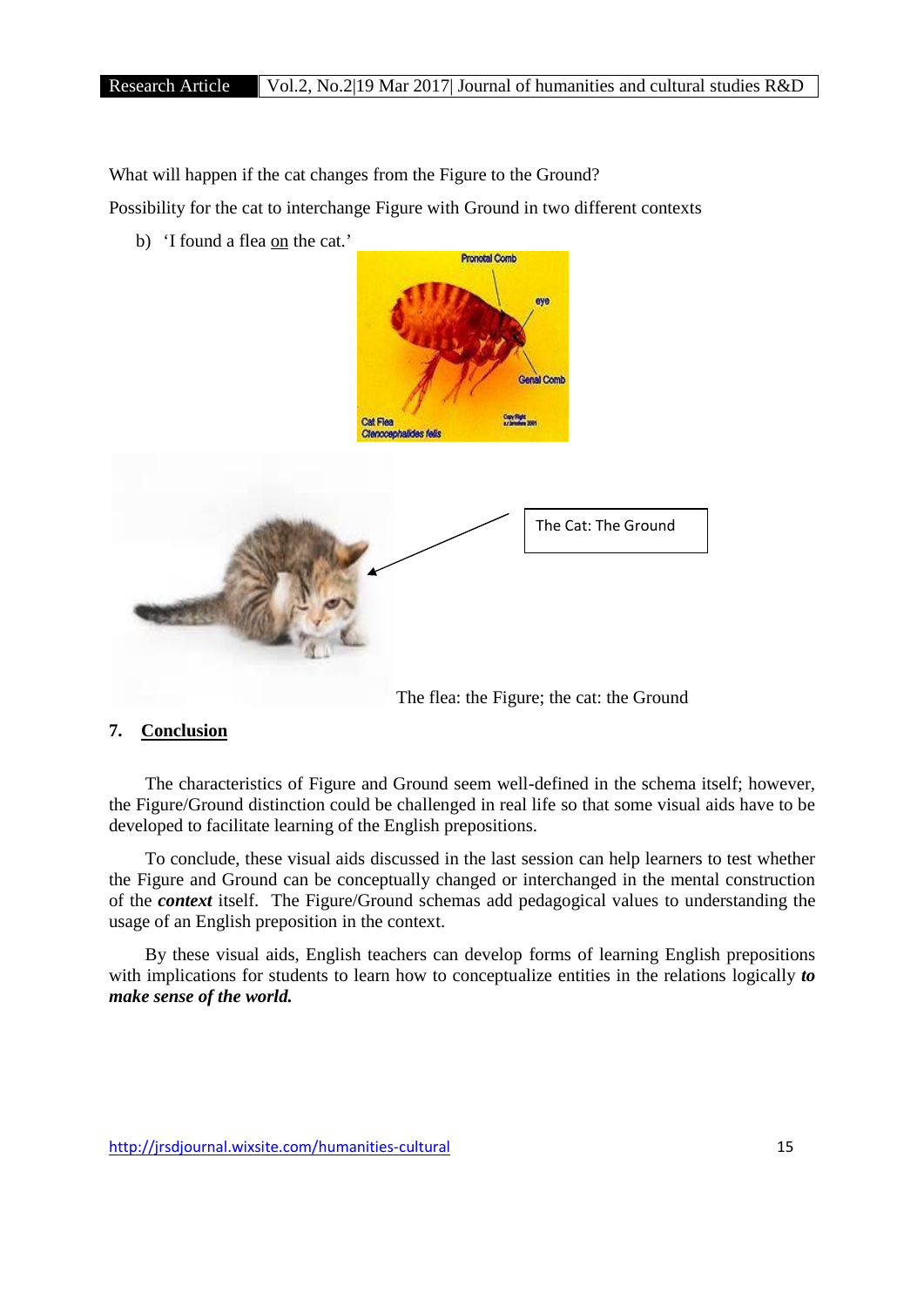#### **References:**

- 1. Adamska-Salaciak, Arleta. "Prepositions in Dictionaries for Foreign Learners." (http://www.academia.edu/2944355/Prepositions\_in\_Dictionaries\_for\_Foreign\_Learners \_A\_Cognitive\_Linguistic\_Look)
- 2. Ahrens, K., Liu, H.O. , Lee, C. Y., Gong, S.P., Fang, S.Y. & Hsu, Y. Y. 2007. Functional MRI of conventional and anomalous metaphors in Mandarin Chinese, Brtain and Language. 100 (2): 163-171
- 3. Banich, Marie T & Compton, Rebecca J. Cognitive Neuroscience. USA: Wadsworth, 2011.
- 4. Benson, Nigel, C. "The Cognitive Perspective" in Introducing: Psychology: A Graphic Guide. UK: Icon Books Ltd, 2007.
- 5. Brala, Maja. "Understanding the English preposition 'at'. Semantics and translation from a Cognitive perspective."
- 6. (http:// oddelki.ff.uni-mb.si/filozofija/files/Festschrift/Dunjas.../brala.pdf)
- 7. Carroll, David W. Psychology of Language. USA: Thomas Higher Education, 2008.
- 8. Croft, W., and Cruse, D. A. Cognitive Linguistics. Cambridge: Cambridge University Press, 2004.
- 9. Evans, V., and Green, M. Cognitive Linguistics: An Introduction. UK: Edinburgh University Press, 2007.
- 10. Geeraerts. D. and Cuyckens, H. The Oxford Handbook of Cognitive Linguistics. Oxford: Oxford University Press, 2007.
- 11. Goldberg A. "Situation Perspective: On the Relation of Thematic Roles, Discourse Categories, and Grammatical Relations to Figure and Ground" in Conceptual Structure, discourse and language. US :CSLI. 1996.
- 12. Gonzalez-Marquez, Monica, Mittelberg, Irene, Coulson, Seana, and Spivey, Michael, J. Methods in Cognitive Linguistics. USA: John Benjamins Publishing Company, 2006.
- 13. Gruyter, Mouton. "The Figure/Ground Gestalt and Language Teaching Methodology" in Cognitive linguistics, second language acquisition and foreign language teaching. Germany: de Gruyter, 2004.
- 14. Holme, Randal. Cognitive Linguistics and Language Teaching. UK: Palgrave Macmillan, 2009.
- 15. Lam, Yvonne. "Applying cognitive linguistics to teaching the Spanish prepositions por and para" in Language Awareness. 18.1: 2009
- 16. Lee, David. Cognitive Linguistics: an Introduction. UK: Oxford University Press, 2001.
- 17. Littlemore, Jeannette. Applying Cognitive Linguistics to Second Language Learning and Teaching. UK: Palgrave Macmillan, 2009.
- 18. O'Keefe, J. "The spatial prepositions in English, vector grammar, and the cognitive map theory."

(http://www.google.com.hk/books?hl=en&lr=&id=GmnNgkdA9WwC&oi=fnd&pg=PA2 77&dq=English+prepositions+and+Cognitive&ots=POfKNl5WhY&sig=7I0Whc2NVXX 8gRUIs\_WJc5ycJWU&redir\_esc=y#v=onepage&q=English%20prepositions%20and%2 0Cognitive&f=false)<br>19. Raffaele. Simone.

- 19. Raffaele, Simone. "Figure and Ground in Second Language Narratives: Traces of Iconicity" in Iconicity in language. US: John Benjamins Publishing Co, 1992.
- 20. Šari, Ljiljana. 'A cognitive linguistic view of South Slavic prepositions and prefixes.' (http://hrcak.srce.hr/file/128350)